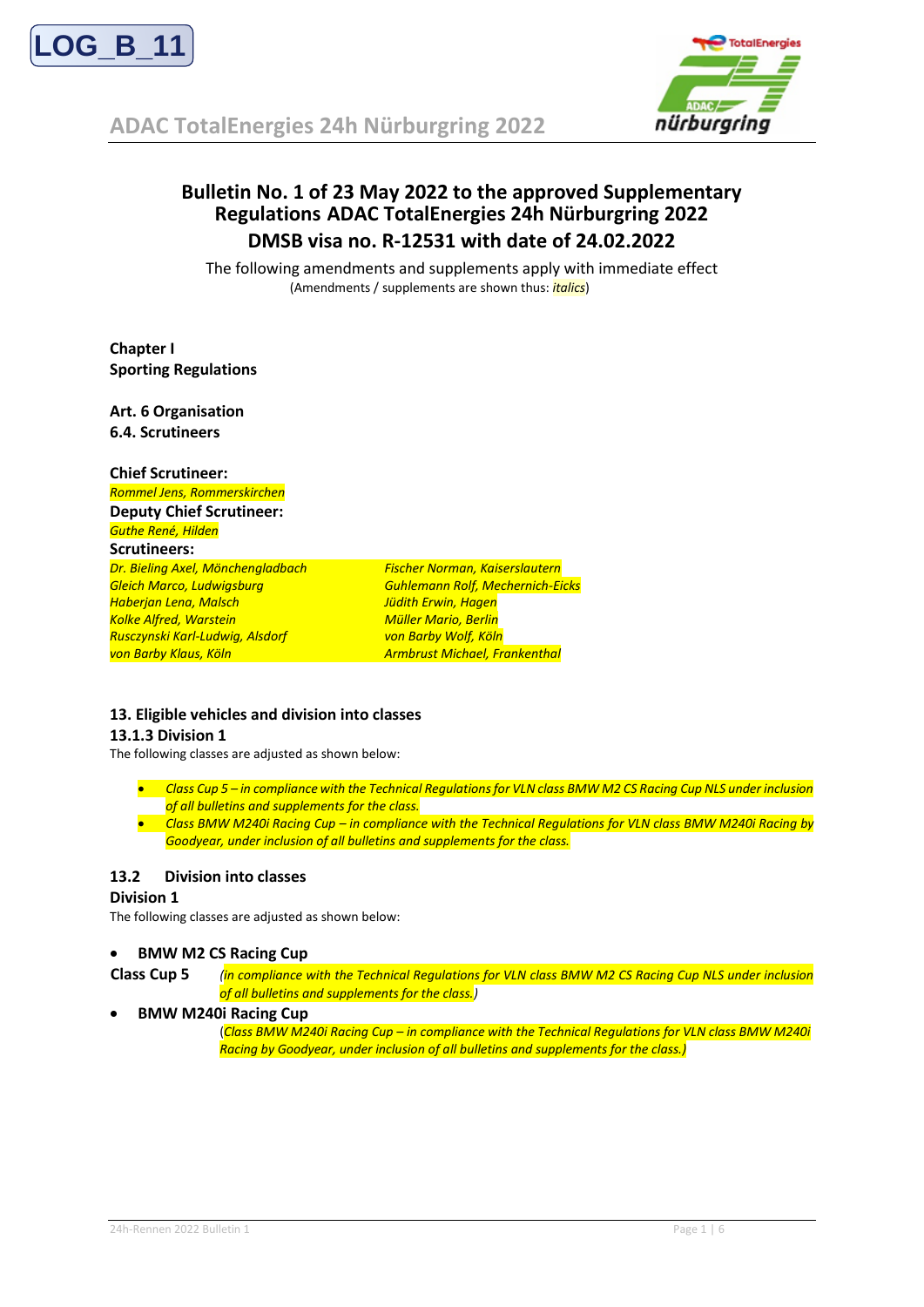#### **• VLN Production Cars -> the classes are adjusted as shown below:**

| over cc                           | up to cc        |
|-----------------------------------|-----------------|
| over 1.750                        | his 1.800 ccm   |
| over 1.600                        | up to 2.000 ccm |
|                                   |                 |
| over 1.600                        | up to 2.000 ccm |
| <b>Heck- &amp; Allradantrieb</b>  |                 |
| over 1.800                        | up to 2.000 ccm |
| over 2.000                        | up to 3.000 ccm |
| over 2.000                        | up to 2.500 ccm |
| over 2.500                        | up to 3.000 ccm |
| over 3.000                        | up to 3.500 ccm |
| <b>Vehicles with hybrid drive</b> |                 |
| <b>Electric vehicles</b>          |                 |
|                                   |                 |

# **31. Top Qualifying – Qualifying – Drivers' change – Qualification for the Race 31.1 Top Qualifying**

#### The procedures are changed as shown below:

The start order of the Top Q1 and the Top Q2 will be determined by the organiser on basis of a lottery. The 4 additional starting places for the Top Q2 to be allocated in the Top Q1 will be taken into consideration for the Top Q2 lottery. The presence of the driver starting in the TOP qualifying is generally mandatory as they will draw the tickets for the start order. *All cars participating in Top Qualifying must start the formation lap of Top Q1 and/or Top Q2 Qualifying with a full fuel tank. The organiser reserves the right to check individual vehicles. If the fuel level is found to be more than 5 litres below the required level, the Clerk of the Course may impose penalties such as non-admission to the Top Qualifying or drop of grid positions or drive-through penalties.*

#### **36. Finish of the race 36.4 is adjusted as shown below**

After the display of the chequered flag, speed must be significantly reduced. All vehicles shall drive a *short* slow-down lap (*only Grand Prix track*) at slow speed WITHOUT stopping, directly into the Parc Fermé. Infringements will be reported to the stewards. After crossing the finish line, the instructions of the marshals must be respected.

# **38. Classification 38.2 is adjusted as shown below**

There will be an additional PRO-AM classification in class SP9 (FIA-GT3). A car and its drivers are eligible in class SP9 (FIA GT3) PRO-AM under the following conditions:

- All the drivers of a car must be classified on the FIA Driver Categorisation List.
- All the drivers will be provided with a number (Bronze 1, Silver 2, Gold 3, Platinum 4) according to their categorisation (FIA Drivers Categorisation List).
- The average of all the drivers entered for one car (their numbers) will represent the categorisation value.
- Categorisation value below/equal to 2.4 = "SP9 PRO-AM".
- *Participation in the SP9 (FIA GT3) PRO-AM classification is voluntary. Teams whose vehicles are classified in the SP9 (FIA GT3) PRO-AM classification according to the above criteria have the possibility to be classified in the SP9 (FIA GT3) (PRO) class. Such applications must be submitted in writing to the organiser by the (opening hours of administrative checks, Art. 7.3) at the latest.*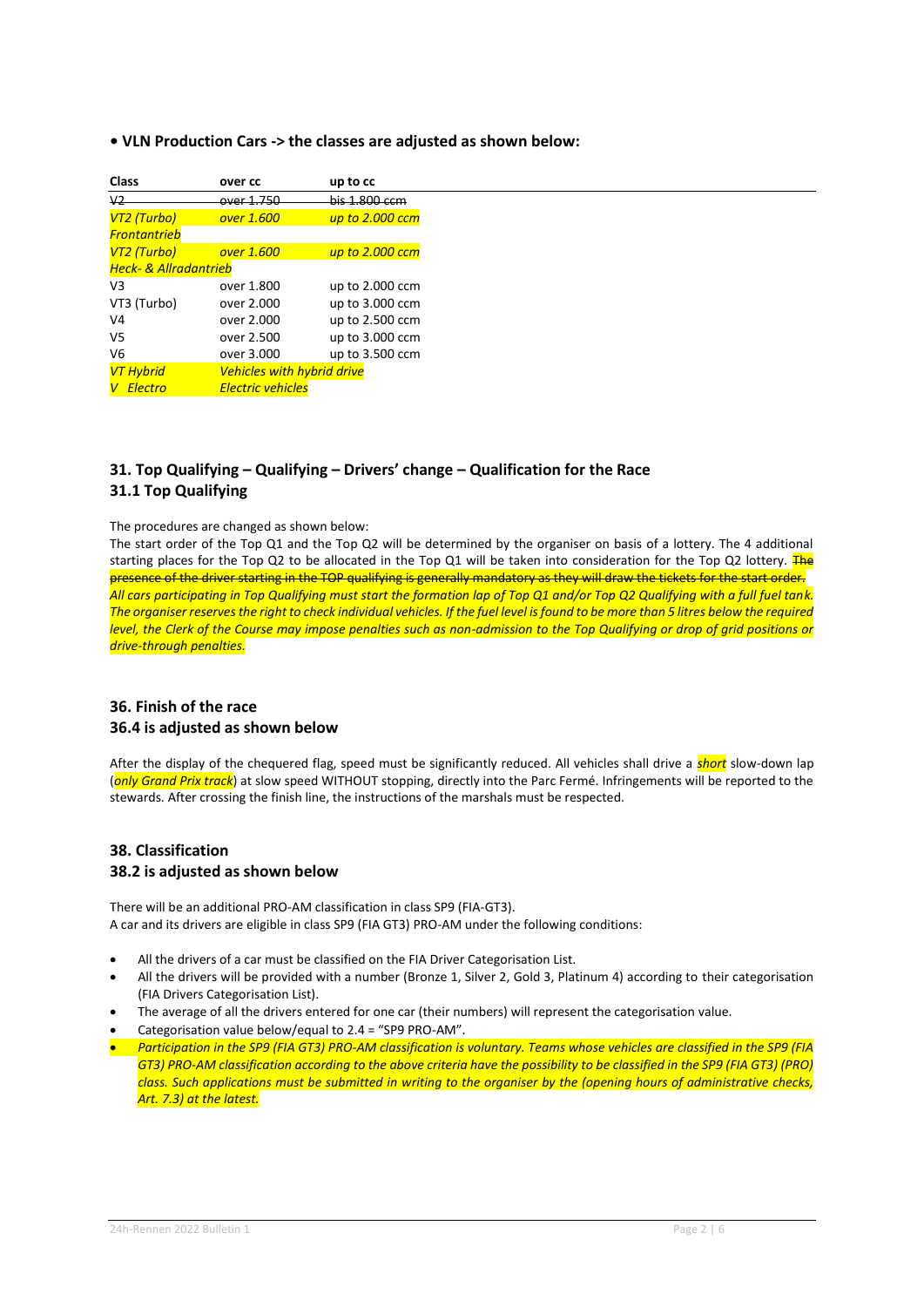# **Chapter II General Technical Regulations**

# **Art. 3 Noise Limitation and Emission Regulations for all vehicles 3.1.3**

#### **Division 1 – Group VLN Production cars**

| . .<br>Class                  | <b>LWA Procedure</b> |
|-------------------------------|----------------------|
| $\vee$                        | 128                  |
| V3                            | 128                  |
| V4                            | 128                  |
| V5                            | 128                  |
| V6                            | 128                  |
| <b>VT2 Front wheel drive</b>  | <b>128</b>           |
| VT2 rear and four wheel drive | <b>128</b>           |
| VT3                           | 128                  |
| VT Hybrid                     | <b>128</b>           |
| V Electric                    | <b>128</b>           |

# **31. Top Qualifying – Qualifying – Drivers' change – Qualification for the Race In point 4, 7th paragraph, the list of acclocation of the starting places is adjusted as shown below:**

- The allocation of the starting places will be based on the results and classifications (starting with the fastest) in the following order and the order of priorities notified by the teams for the allocation of starting places. In case the maximum number of available "PRO" or "PRO-AM" places is achieved, no further places will be allocated for cars with the corresponding classification. If, for example, a "PRO" starting place is forfeited in this way, the starting place entitlement would pass to a possible "PRO-AM" car within the team.
	- **(1) Qualifying classification (ADAC 24h Nürburgring Qualifiers)**
	- **(2) ADAC 24h Nürburgring Qualifiers Race 2**
	- **(3) NLS (2022) Qualifying classification**
	- **(4) NLS (2022) Race classification**
	- **(5) Qualifying classification (ADAC 24h Nürburgring Qualifiers)**
	- **(6) ADAC 24h Nürburgring Qualifiers Race 1**
	- **(7) NLS (2022) Qualifying classification**
	- **(8) NLS (2022) Race classification**
	- **(9) Qualifying classification (ADAC 24h Nürburgring Qualifiers)**
	- **(10) ADAC 24h Nürburgring Qualifiers Race 2**
	- **(11) NLS (2022) Qualifying classification**
	- *(11) NLS (2022) Race classification*
	- **(12) Qualifying classification (ADAC 24h Nürburgring Qualifiers)**
	- **(13) NLS (2022) Race classification**
	- **(14) ADAC 24h Nürburgring Qualifiers Race 1**
	- **(15) ADAC 24h Nürburgring Qualifiers Race 2**
	- **(16) NLS (2022) Race classification**
	- **(17) ADAC 24h Nürburgring Qualifiers Race 1**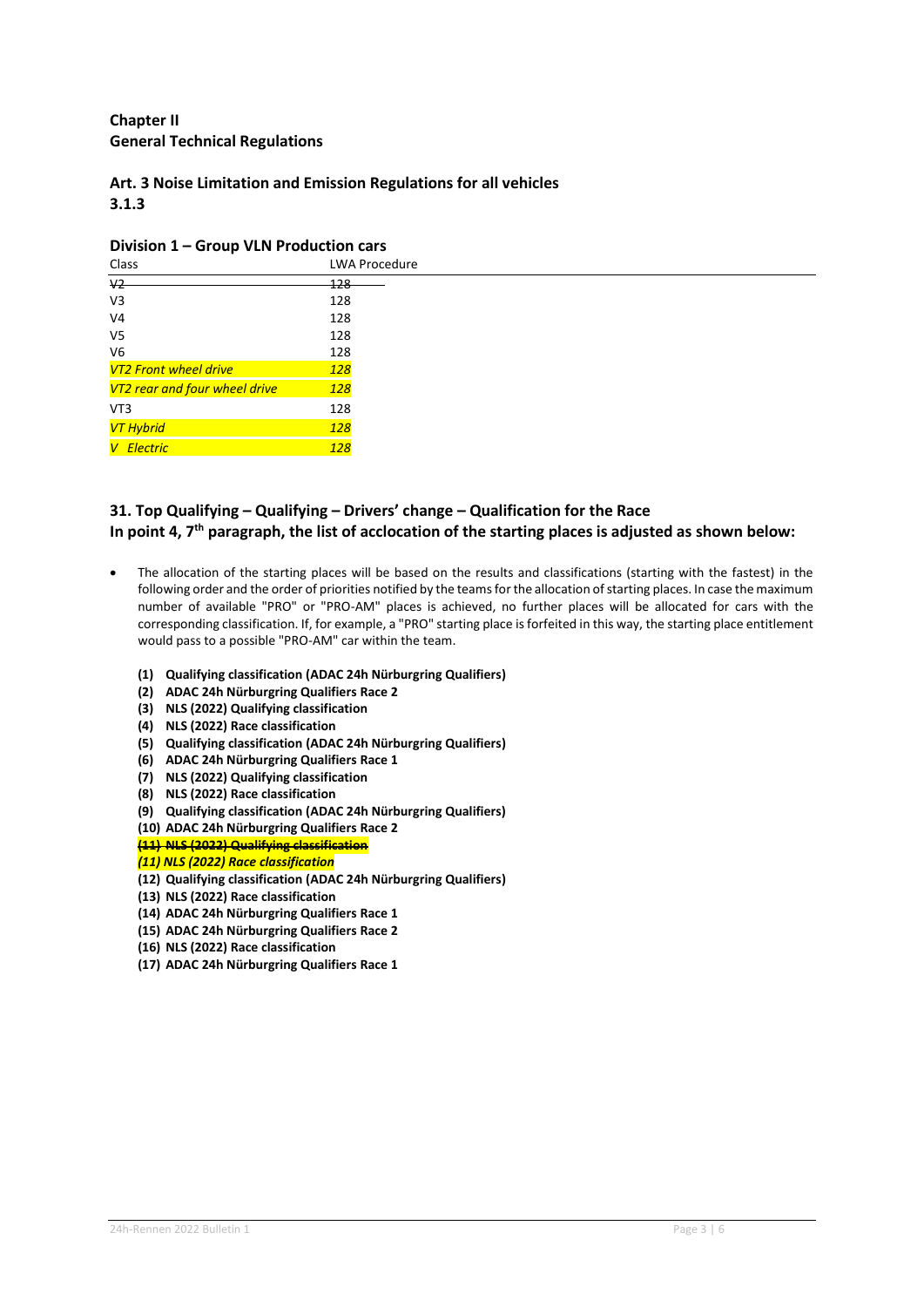# **Appendix 2 to the Supplementary Regulations**

**Technical Regulations for Class SP-X**

**…..**

# *Art. 3 Balance of Performance (BoP)*

*For certain car models or also for individual cars of classes SP-X, the organiser may change performance relevant parameters. Among others, the following parameters may be adjusted:* 

- *Minimum vehicle weight*
- *Air volume limit*
- *Boost pressure limit*
- *Maximum permissible fuel volume/fuel capacity*
- *Aerodynamic aids*
- *Ground clearance/minimum ride height/rake*
- *Pit time*
- *Stint length (number of laps)*

*The organiser will inform about the current BoP classifications of the relevant classes and of individual cars. The Clerk of the Course, in consultation with the stewards, reserves the right to make changes to the above parameters in the event of obvious deviations from the valid BoP / reference data, even during the race. In this case, the respective team(s) will be notified by Race Control of the new classification parameters and the time from which they must be respected.*

# **Appendix 3 to the Supplementary Regulations**

# **Technical Prescriptions for class SP9 (FIA-GT3) and SP9-Last Generation (LG) (FIA-GT3)**

# **Art. 2**

# **Art. 2.7.1 Definition and calculation of maximum permissible boost pressure for turbo engines**

The following adjustments are applicable:

#### *See current BoP.*

Maximum permissible boost pressure = BoP boost pressure + delta air pressure

Delta air pressure = average air pressure - reference air pressure

BoP boost pressure: Published in the current BoP list for turbo vehicles. The BoP boost pressure is to be understood as a maximum value. BoP boost pressures are defined for different RPM points of support. A linear interpolation approach applies between the RPM and BoP boost pressure points of support.

Average air pressure: Average air pressure at the Nürburgring, taken from historical weather data recorded by the organiser for the period from March to October.

Reference air pressure: Current air pressure of the event. This is recorded daily by the organiser at least 1 hour before the first session.

Delta air pressure: This is determined daily by the organiser and published at the latest 1 hour before the first session. The Delta air pressure published on Saturday morning is binding for the entire 24h race. In case of an interruption of the race, the organiser reserves the right to determine a new Delta air pressure.

Example: The organiser publishes a Delta air pressure of 5mbar.

Each competitor with a turbo vehicle in the respective classes is responsible for adjusting the maximum permissible boost pressure of his vehicle so that it does not exceed the permitted limits at any time.

Maximum permitted boost pressure = BoP boost pressure + Delta air pressure

In this example for BoP boost pressure 1735mbar @ RPM point of support 5000

Maximum permitted boost pressure = 1735 mbar + (-5mbar) = 1730mbar

All BoP boost pressure points of support must be corrected by the Delta boost pressure.

This results in a new boost pressure curve of -5 mbar over all boost pressure points of support.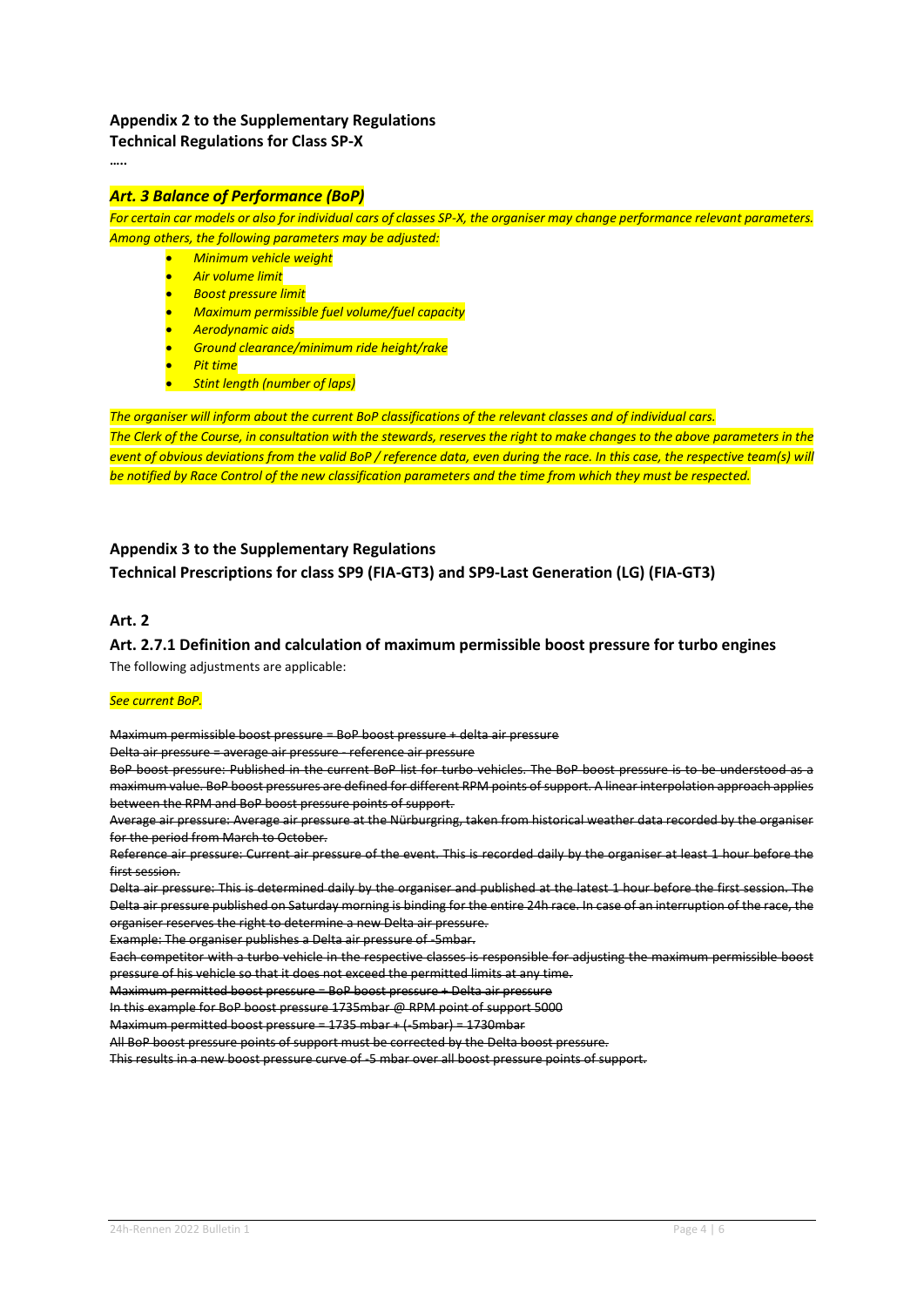#### **Technical Prescriptions for class SP9 (FIA-GT3) and SP9-Last Generation (LG) (FIA-GT3)**

**…..**

#### **Art. 2.8 Sandbagging**

In agreement with the Stewards, the Clerk of the Course reserves the right to increase the minimum weight of the car during the race by up to 50 kg in case of apparent deviations to the valid BoP as well as on basis of Art. 1.3. The General Technical Regulations of Article 6 in these Regulations are applicable for the installation of the additional weight. The installation of the additional weight may be combined with a scheduled pit stop, if in the presence of a scrutineer.

#### **Art. 3 Balance of Performance (BoP)**

The organiser has the right to modify performance relevant parameter for specific car models or also for individual cars in SP9(FIA-GT3) and SP9-LG (FIA-GT3).

The following parameter may amongst others be adjusted:

- Vehicle minimum weight
- Air restrictor
- Boost pressure limitation
- Maximum permitted fuel volume/fuel capacity
- Aerodynamic devices
- Ground clearance/Minimum ride height/Rake
- Pit time
- Stint duration (number of laps)

The organiser will provide information on the current BoP classification of the relevant classes and of individual vehicles. *The Clerk of the Course, in consultation with the stewards, reserves the right to make changes to the above parameters in the event of obvious deviations from the valid BoP / reference data, even during the race. In this case, the respective team(s) will be notified by Race Control of the new classification parameters and the time from which they must be respected.*

# **Appendix 4 to the Supplementary Regulations Technical Regulations for class SP 10 (SRO-GT4)**

#### **Art. 1. Eligible cars**

#### **Art. 1.9.1 Definition and calculation of maximum permissible boost pressure for turbo engines** The following adjustments apply:

#### *See current BoP.*

Maximum permissible boost pressure = BoP boost pressure + Delta air pressure

Delta air pressure = average air pressure - reference air pressure

BoP boost pressure: Published in the current BoP list for turbo vehicles. The BoP boost pressure is to be understood as a maximum value. BoP boost pressures are defined for different RPM points of support. A linear interpolation approach applies between the RPM and BoP boost pressure points of support.

Average air pressure: Average air pressure at the Nürburgring, taken from historical weather data recorded by the organiser for the period from March to October.

Reference air pressure: Current air pressure of the event. This is recorded daily by the organiser at least 1 hour before the first session.

Delta air pressure: This is determined daily by the organiser and published at the latest 1 hour before the first session. The Delta air pressure published on Saturday morning is binding for the entire 24h race. In case of an interruption of the race, the organiser reserves the right to determine a new Delta air pressure.

Example: The organiser publishes a Delta air pressure of -5mbar.

Each competitor with a turbo vehicle in the respective classes is responsible for adjusting the maximum permissible boost pressure of his vehicle so that it does not exceed the permitted limits at any time.

Maximum permitted boost pressure = BoP boost pressure + Delta air pressure

In this example for BoP boost pressure 1735mbar @ RPM point of support 5000

Maximum permitted boost pressure = 1735 mbar + (-5mbar) = 1730mbar

All BoP boost pressure points of support must be corrected by the Delta boost pressure.